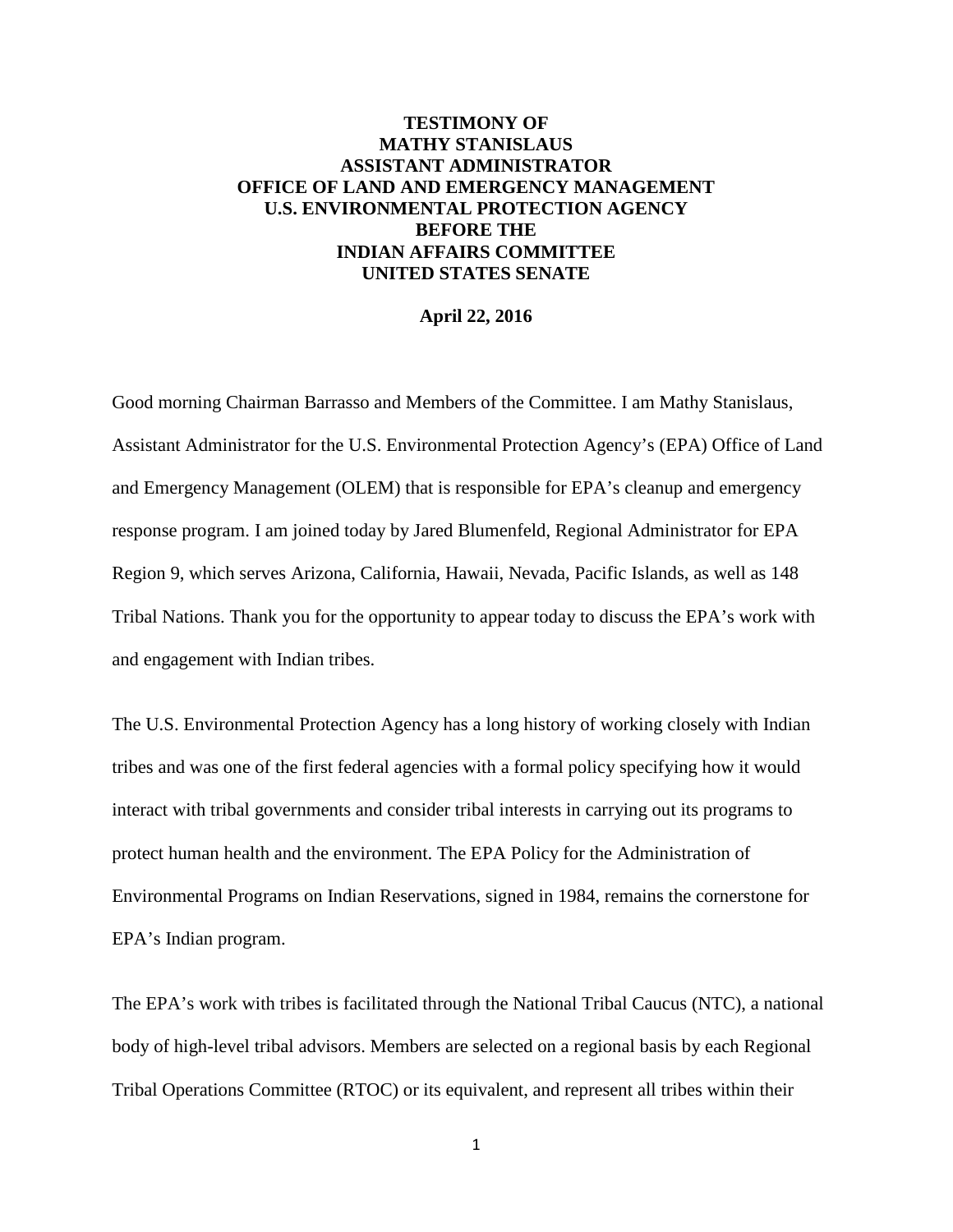regions. Their primary focus is to identify and address tribal environmental issues that are national in scope, cross-agency or cross-media in nature, or that may be emerging or timecritical.

Through consultation, collaboration, and shared accountability, the EPA continues to strengthen its partnerships with tribes to help ensure the success of the national environmental program. The EPA focuses on increasing tribal capacity to establish and implement environmental programs while ensuring that our national programs are as effective in Indian country as they are throughout the rest of the Nation.

Under this policy, the EPA is also enhancing our effort to work with tribes based upon constitutional authorities, treaties, laws, executive orders and a long history of Supreme Court rulings. We are also strengthening our cross-cultural understanding with tribes, recognizing that tribes have cultural, jurisdictional and legal features that must be considered when coordinating and implementing environmental programs in Indian country.

After engagement with our tribal partners and reviewing feedback received at the 2014 White House Tribal Nations Conference, the EPA undertook an effort to further preserve the resources protected under treaties. The EPA issued a memo to agency offices stressing the importance of honoring tribal rights and the resources protected by treaties and directed the development of agency-wide guidance. Where the EPA has the discretion and opportunity to do so, EPA programs should be implemented to enhance protection of tribal treaty rights and treaty-covered resources to honor our trust relationship with tribes.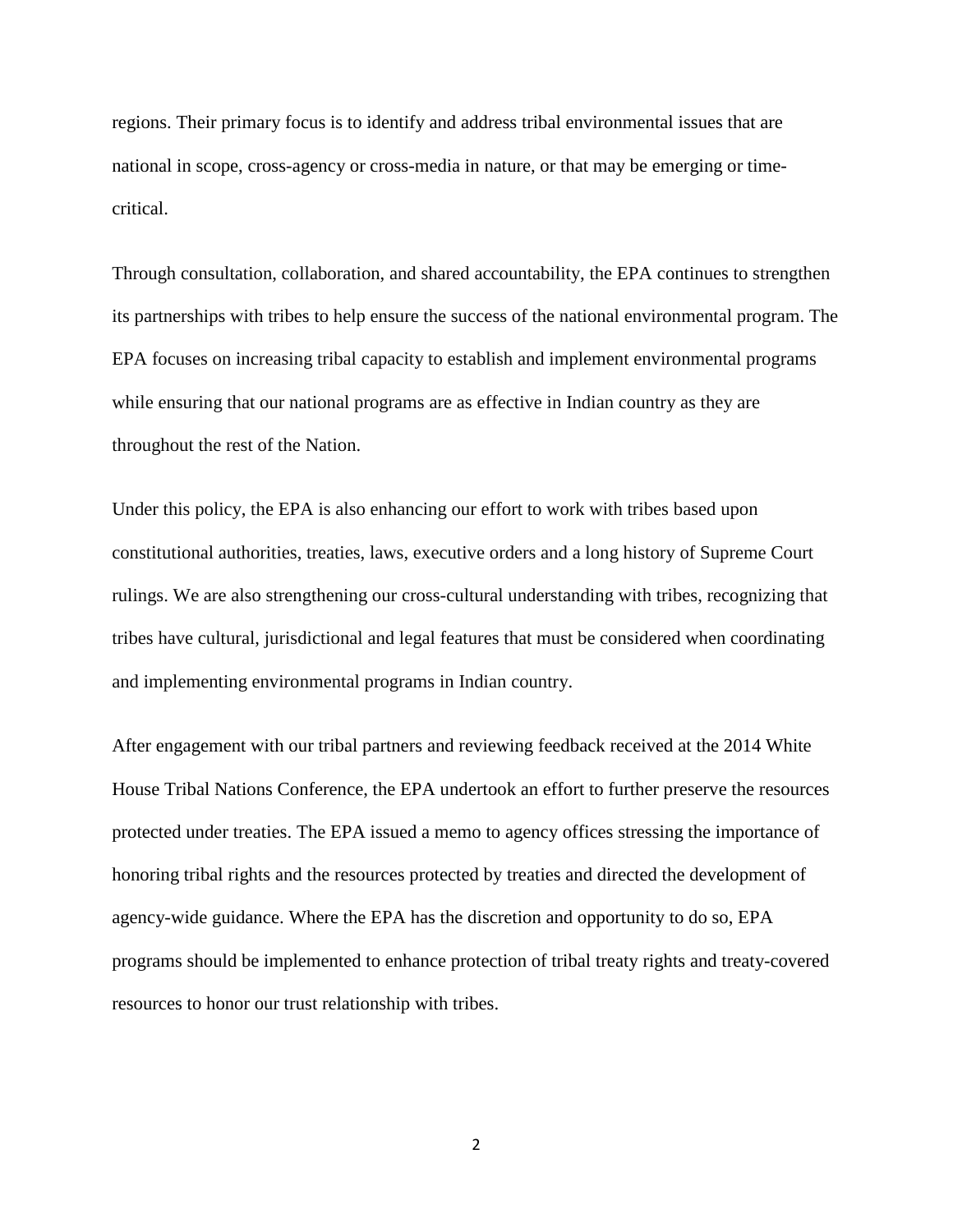This effort produced EPA's first-ever Tribal Treaty Rights Guidance, issued in February of this year. The Guidance will further strengthen EPA's close partnership with the tribal community by initiating meaningful discussions with tribes about their treaty rights during Consultation. The Guidance will help support the agency's continued efforts to learn from and expand our collaborations with tribes as we work to achieve our shared mission of protecting human health and the environment.

## **OLEM Tribal Activities**

EPA's Office of Land and Emergency Management and regional offices work in partnership with tribes as co-regulators to address solid and hazardous waste, emergency response actions, as well as land restoration and clean up issues in Indian country. The EPA seeks to build tribal capacity in assuming program management responsibilities for the cleanup and reuse of land, as well as to forge strong partnerships with tribes and engage tribes in meaningful dialogue and information sharing in a timely manner.

EPA headquarters offices are responsible for providing national policy direction and support for OLEM's tribal work. Working in collaboration with EPA's regional offices, the EPA works with tribes to enhance capacity and participation in the environmental decision‐making process. Through a wide array of program activities, OLEM works with interested tribal government to help ensure that land is cleaned up and restored.

To facilitate our continued work with tribes, OLEM, in cooperation with EPA's Office of Water, awarded a new five-year cooperative agreement in 2014 totaling \$2.9 million to the Institute for Tribal Environmental Professionals (ITEP) located at Northern Arizona University, to support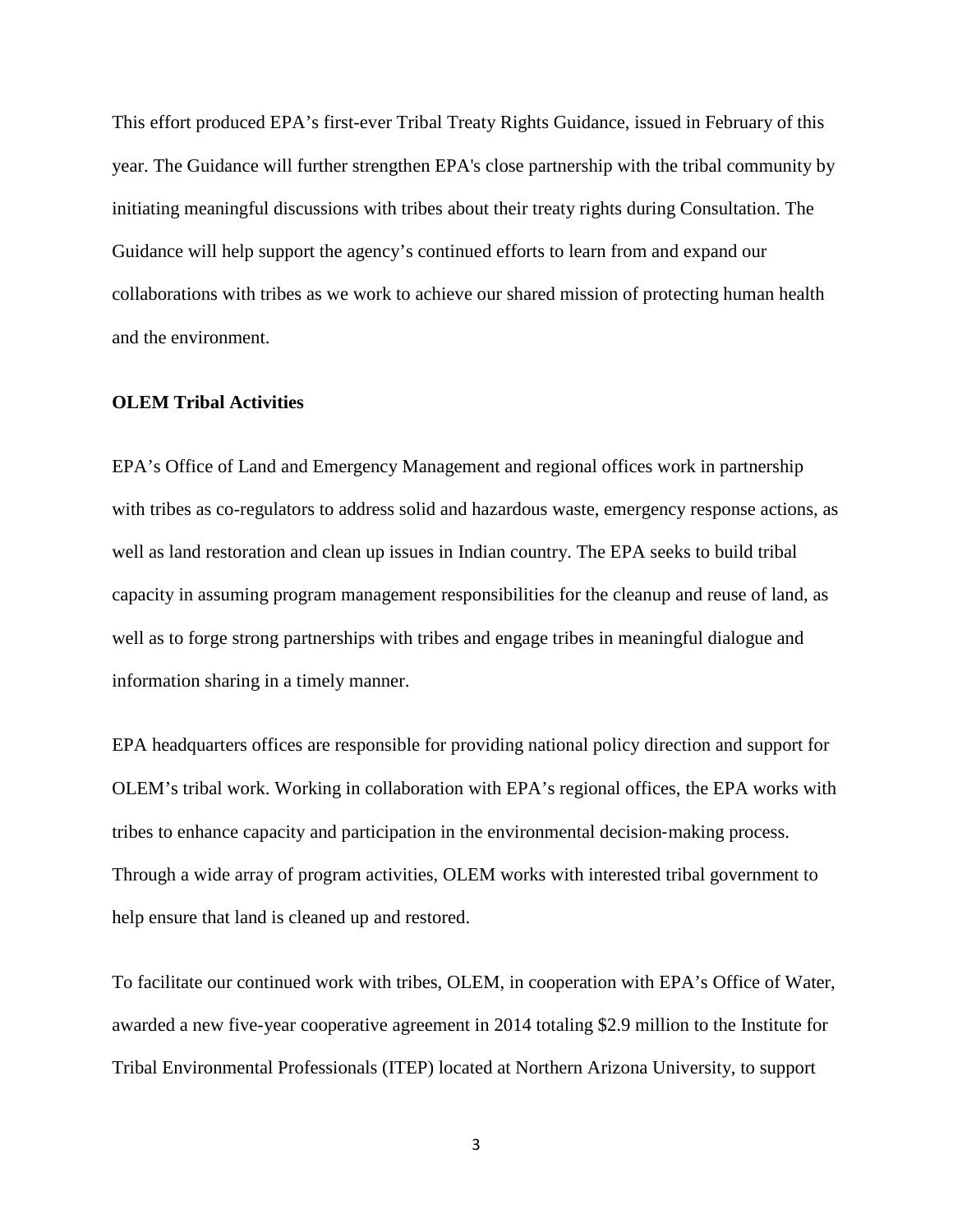the [Tribal Waste and Response Assistance Program](http://www7.nau.edu/itep/main/Waste/waste_ntsc) (TWRAP). Building off the successful work that started through a 2008 award, ITEP continues to strengthen and expand its training, technical assistance, and resources to Native American tribes and Alaska Native Villages (NA/ANV) for subjects related to solid and hazardous waste, resource conservation, brownfields, Superfund, underground storage tanks, emergency response, and water infrastructure. The program supports a national Steering Committee of tribal professionals, the tribal Superfund Working Groups, as well as the Tribal Lands and Environment Forum, a key training event for tribal environmental professionals. This training, technical assistance and targeted outreach provides an opportunity to address the many barriers and challenges tribes experience when it comes to restoring and preserving our land.

We have been helping to ensure that tribal needs and priorities are addressed in EPA's budget and planning documents, by supporting the work of the [Tribal Waste and Response Assistance](http://www7.nau.edu/itep/main/Waste/waste_ntsc)  [Program Steering Committee](http://www7.nau.edu/itep/main/Waste/waste_ntsc) that issued their first ever *Priorities Document* to OLEM and our senior management. This document provided key insights for the programs to consider in developing future areas to prioritize and fund.

To address contaminated properties, OLEM has supported the development of tribal response programs. The Brownfields State and Tribal Response Program provides cooperative agreement funds to states and federally recognized tribes under Comprehensive Environmental Response, Compensation, and Liability Act (CERCLA or Superfund) 128(a) authorities. More than 100 tribes have received 128(a) funding over the years. In Fiscal Year 2015, more than \$12.7 million dollars was allocated to 106 tribes for their tribal response programs. These programs have 1,034 tribal properties enrolled and have resulted in the cleanup of 388 properties, totaling 3,654 acres. In addition, in FY 2015, the EPA provided \$800,000 of CERCLA 104(k) funding that supported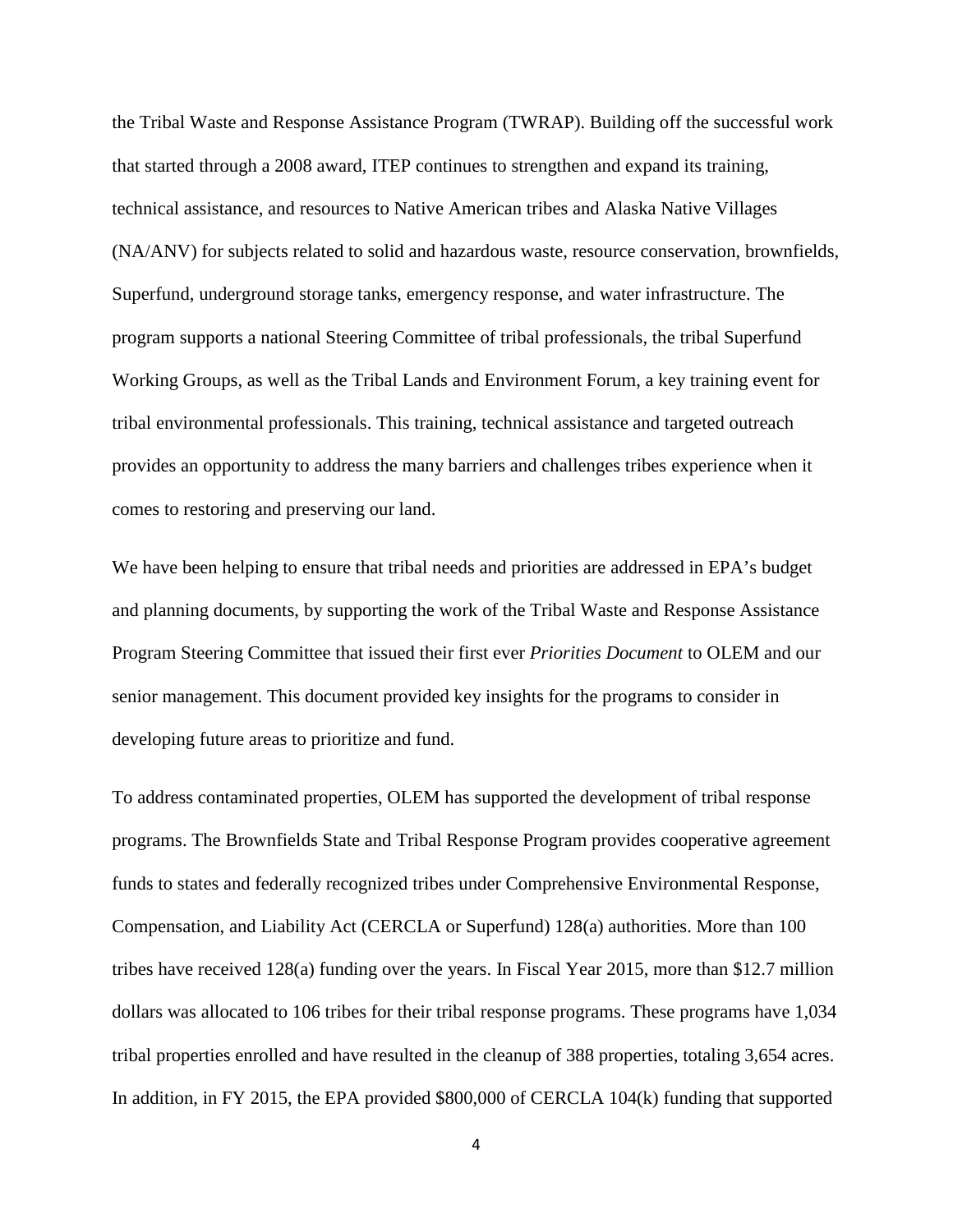assessment, job training, and revolving loan fund grants. Together, these two programs have supported the creation of 191 jobs, approximately \$20 million additional funds leveraged, and 9 property clean ups and 48 site assessments completed in Indian country.

OLEM also supported efforts to increase capacity and help ensure tribes are trained on how to inspect, develop, and implement hazardous waste and hazardous waste programs, which includes the collection and disposal of household hazardous waste. The EPA provided funding to tribes through the Hazardous Waste Management Grant Program. Further, to help ensure tribal communities have a better understanding of the technical issues related to a Superfund cleanup and key considerations for a site's future use, in FY 2015, the EPA provided technical assistance to tribes by funding 32 cooperative agreements with 12 different tribes, totaling approximately \$8.6 million.

In addition, in 2008, the EPA partnered with the Bureau of Indian Affairs, the Nuclear Regulatory Commission, the Department of Energy, the Indian Health Service, and the Agency for Toxic Substances and Disease Registry, and in consultation with the Navajo Nation, developed and implemented a Five-Year Plan to address human health and environmental risks posed by radiological contamination associated with abandoned uranium mining sites on the Navajo Nation. The EPA and its federal partners expended more than \$100 million to reduce the highest risks to the Navajo people by remediating 47 contaminated homes, providing drinking water to more than 3,000 homes, and conducting urgent cleanup actions at 9 mine sites. Much work remains and the same federal agencies collaborated to issue a second Five-Year Plan in 2014. The second Five-Year Plan builds upon the work of the first plan to address the most significant risks to human health and the environment. Over the next five years, the Navajo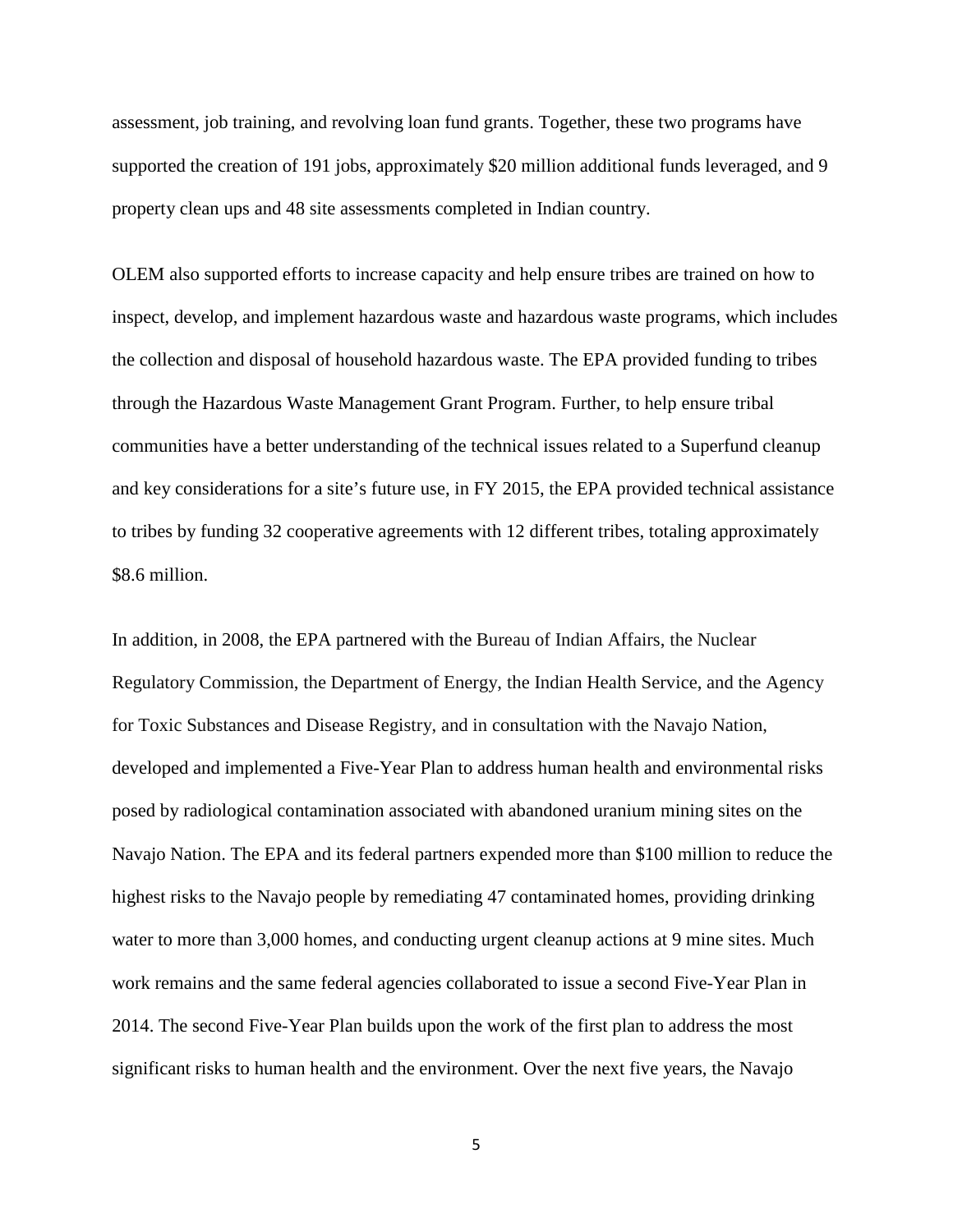Nation plans to assess and scan 100 homes per year, with the EPA planning to conduct remediation at up to ten homes per year depending on the number of homes found to pose a health risk.

### **EPA's Longstanding Relationship with the Navajo Nation**

EPA's Pacific Southwest Office (Region 9) serves the Navajo Nation and 147 other federally recognized tribes within Arizona, California, and Nevada, on whose lands we retain responsibilities for directly implementing federal environmental statutes. Last year, more than \$15 million was awarded to invest in Arizona tribes, including the Navajo Nation, for environmental programs, water and wastewater infrastructure development, community education and capacity building. These grants will help support the significant accomplishments that have been achieved through the collaborative efforts of the tribes in Arizona, the Navajo Nation, and the federal government. Since 1984, the EPA has provided more than \$93 million to support the Navajo Nation's leadership in establishing their own environmental programs.

#### **Addressing Impacts to the Animas River**

Many decades of mine drainage has degraded water quality and contaminated sediment in the Upper Animas watershed and downstream water resources. Based upon 2009 – 2014 flow data, roughly 330 million gallons of contaminated mine water from four mines discharged annually into Cement Creek and the Animas River. Our most recent studies indicate more than 3,700 gallons per minute, or 5.4 million gallons per day, of mine wastewater is being discharged from 32 mines in the watershed.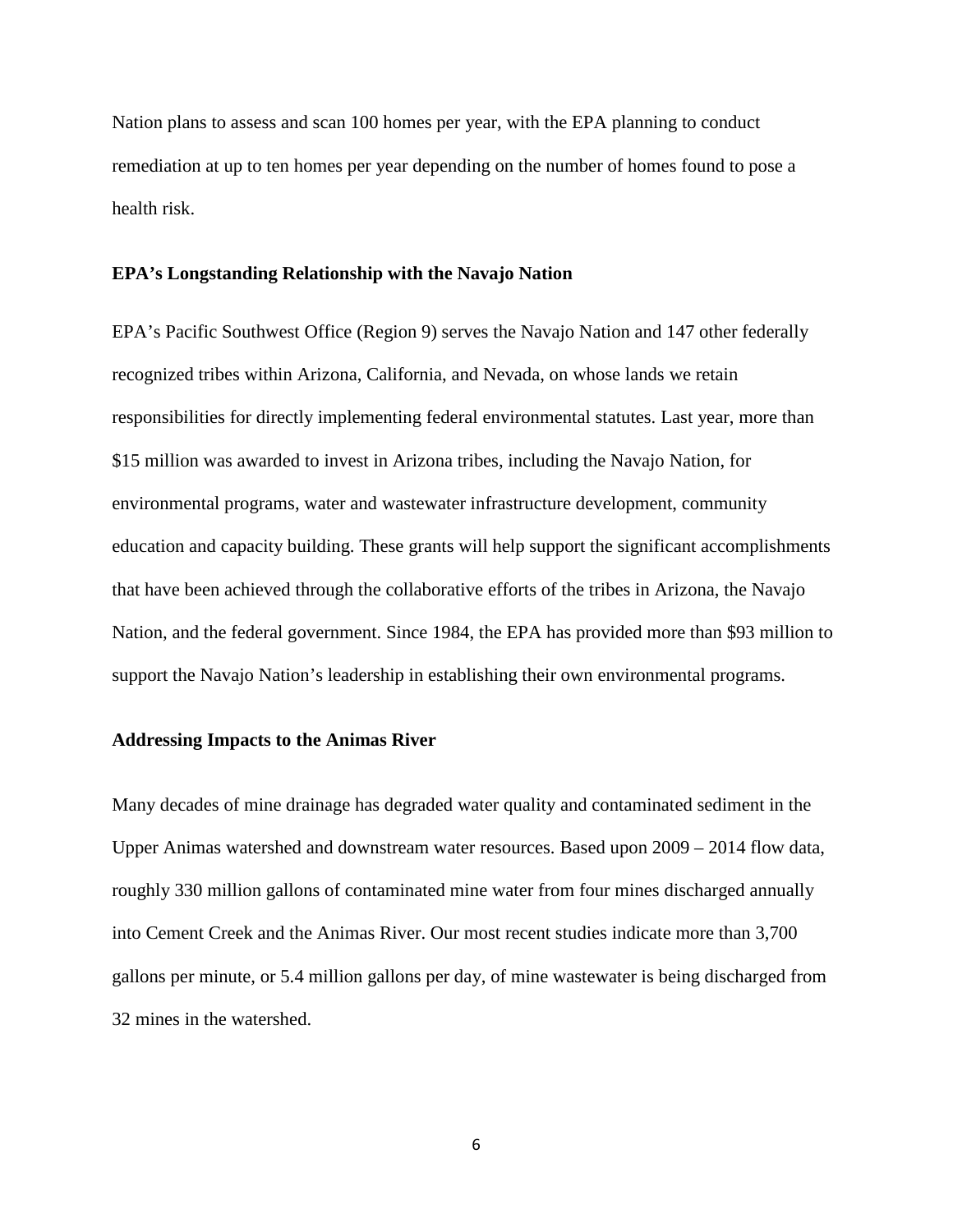In January of this year, I met with Navajo President Russell Begaye to discuss addressing these impacts through Superfund National Priorities Listing process. The EPA conducted extensive outreach with local communities, tribes, and states during the fall of last year and winter of this year to discuss the potential listing of abandoned mines in the Upper Animas Watershed to the Superfund National Priorities List (NPL). After months of engagement and receiving support from the Navajo Nation, the state of Colorado, and local governments, the EPA proposed adding the Bonita Peak Mining District site in San Juan County, Colorado to the NPL on April 7 of this year, to address the discharge of water from abandoned mines posing a risk to public health and the environment. The proposed Bonita Peak Mining District site consists of 48 mining related sites, including the Gold King Mine. A public comment period is underway to solicit comments regarding the NPL proposal.

Mutual respect and accountability, rooted in EPA's 1984 Indian Policy, and recognition of the sovereignty of the Navajo Nation, Southern Ute and Ute Mountain tribes has been the foundation of our long-standing partnership. The EPA recognizes that partnership has been challenged by the accidental August 5, 2015 Gold King Mine release. We all share the same goal, protecting human health and the environment today, and for future generations. We are hopeful that this partnership will allow us to achieve this goal.

After the August 5 accidental release, EPA and Colorado officials informed downstream jurisdictions within Colorado the day of the event and before the plume reached drinking water intakes and irrigation diversions. The following day, other downstream jurisdictions were notified, again, before the plume reached drinking water intakes and irrigation diversions. The EPA deployed federal On-Scene Coordinators and other technical staff within 24 hours to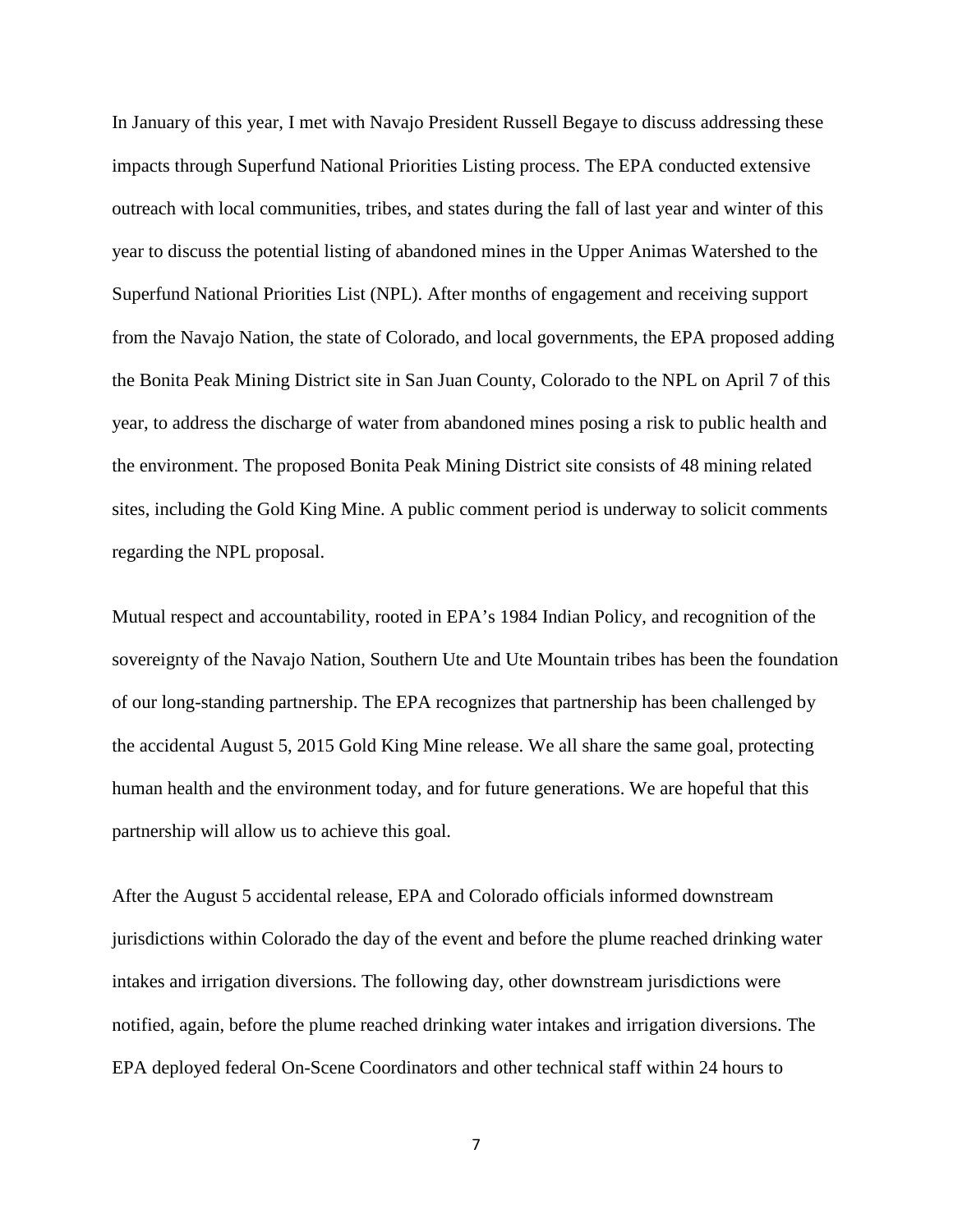Silverton and Durango Colorado, Farmington, New Mexico and the Navajo Nation to assist with preparations and first response activities in these jurisdictions.

In addition, the agency activated its Emergency Operations Center in Washington D.C. and established a Unified Command Center in Durango, Colorado and an Incident Command in Farmington, New Mexico to help ensure coordination among its regions, laboratories and national program offices. The EPA closely coordinated with our federal partners and with officials in Colorado, New Mexico, Utah, the Southern Ute and Ute Mountain Ute tribes and the Navajo Nation who all provided personnel for the Unified Command Center and/or Incident Command. I also met with the Inter-Tribal Council of Arizona to address the EPA's spill response.

One of the initial lessons learned in the aftermath of the accidental Gold King Mine release is that the EPA could improve its communications regarding releases and other environmental events that may affect multiple jurisdictions. To support response related notifications and communications between the EPA and our state, tribal and local partners, I issued guidance to Regional Response Teams (comprised of representatives from the EPA, other federal agencies and states) to strengthen their Regional Contingency Plans, particularly regarding the need to alert and coordinate with responders in downstream alerts.

As part of the response efforts, water quality samples were collected throughout the water system from multiple locations in Colorado and New Mexico to the Navajo Nation at daily intervals beginning on August 6, 20[1](#page-7-0)5<sup>1</sup>. Sediment sampling began on August 11, 2015. The EPA has also

<span id="page-7-0"></span> <sup>1</sup> See: http://www2.epa.gov/goldkingmine/data-gold-king-mine-response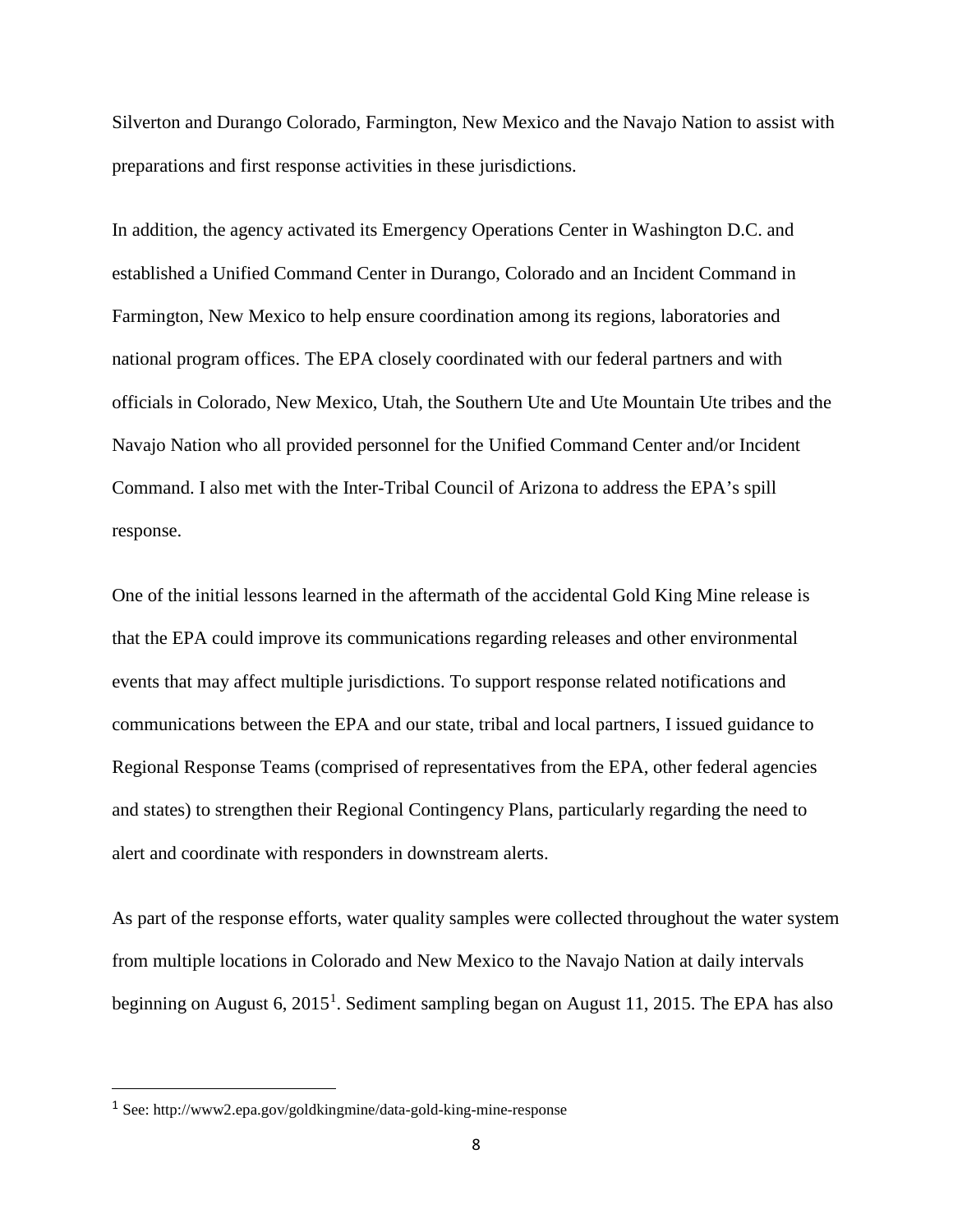sampled private domestic drinking water wells from along the rivers in both Colorado and New Mexico. Drinking water well data was provided directly to the well owner. Results consistent with this sampling data were utilized by jurisdictions along the Animas and San Juan Rivers to lift water use restrictions for irrigation, livestock watering, and recreational purposes.

The EPA has expended more than \$22 million on response efforts, including \$1.1 million to provide more than 1 million gallons of agricultural and livestock water and nearly 9,000 bales of hay for Navajo communities along the San Juan River. The EPA has also provided more than \$157,000 in reimbursement to Navajo agencies for their response costs. We are currently reviewing additional costs incurred by the Navajo government.

The first round of sampling conducted last fall under EPA's Post-Gold King Mine Conceptual Monitoring Plan for the San Juan River did not show exceedances of Navajo Nation agricultural water quality standards, or of EPA recreational screening levels. The EPA has shared, and will continue to share its data and analysis with the Navajo Nation, and is fully open to reviewing and discussing any data or analysis generated by their government or other investigators. The agency has allocated \$465,000 to the Navajo Nation to monitor water quality conditions in the river, this is in addition to the more than \$1 million of Clean Water Act based funding provided to the Navajo Nation in October 2015 to perform water quality monitoring, support water quality compliance efforts, and fund sediment reduction projects.

#### **Public Information – Water Quality Monitoring Efforts**

One of our foremost priorities during the response has been to collect and publicly release information to help ensure the health and safety of affected communities. Since the August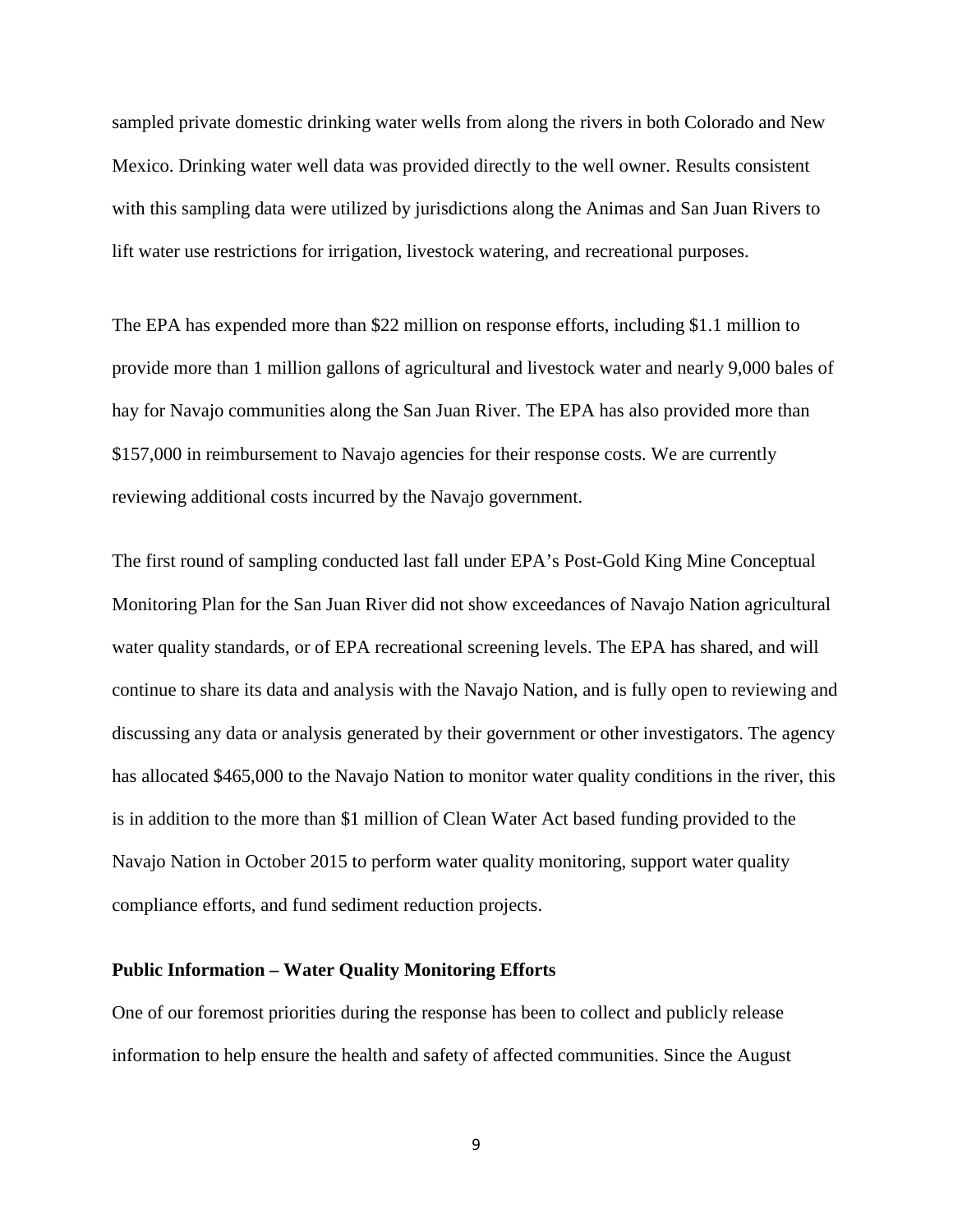release, numerous status reports, water and sediment sampling results, and documents have been posted on the agency's Gold King Mine website.

On March 24 of this year, the EPA released its final monitoring plan for the Animas and San Juan rivers. The final Conceptual Monitoring Plan is posted on EPA's website. The agency also posted on its Gold King Mine website another round of results of surface water and sediment sampling collected as part of its effort to gather scientific data to evaluate ongoing river conditions.

The Conceptual Monitoring Plan will guide EPA's work to identify changes in surface water and sediment quality. It is designed to gather scientific data to consistently evaluate river conditions over time and compare post-release data against pre-release or historic trends. The EPA has also been working with tribal, state, and other partners to develop a consistent monitoring approach to gather scientific data to assess conditions in the Animas and San Juan rivers. The EPA has made \$2 million in initial funding available to launch these additional tribal and state monitoring efforts.

Under the Conceptual Monitoring Plan, the EPA is examining water quality, sediment quality, biological community and fish tissue at 30 locations under a variety of flow and seasonal river conditions. The sampling locations are located within Colorado, Southern Ute Indian Reservation, New Mexico, Ute Mountain Ute Reservation, the Navajo Nation and Utah, spanning Cement Creek, the Animas and San Juan rivers, and the upper section of the San Juan arm of Lake Powell.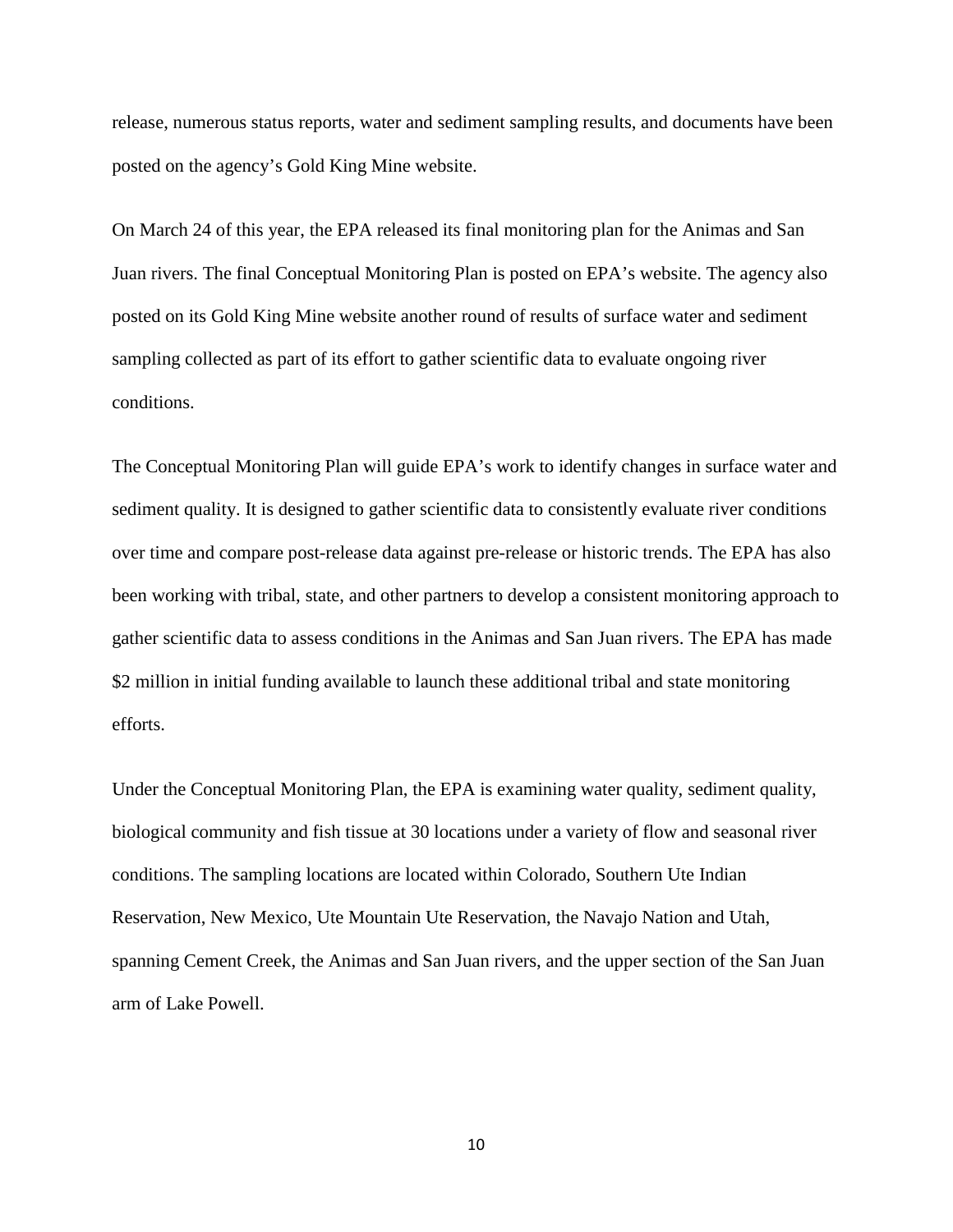When fully implemented, the monitoring plan will provide the EPA, state, local governments and tribes a robust set of scientific data about water quality in the rivers and will help to explain the fluctuations over time and location based on seasonal factors that influence river flow, such as precipitation and snow melt. Initial monitoring data collected during the fall are below risk-based recreational screening levels and consistent with pre-event data which are limited in many areas outside the upper Animas. The spring sampling event is currently taking place, and will be followed by additional sampling planned in June and in the fall of 2016. The EPA will also coordinate with local jurisdictions and tribes to sample the rivers during heavy rain events in the summer.

During our ongoing engagement with tribes, states, and local communities, the EPA has received requests for real-time water monitoring, particularly related to expected increased spring flow rates. The EPA has agreed to contribute additional funds, that in combination with prior funds, will enable states and tribes to fund real-time monitoring in the upper Animas area above Silverton to assess contributions from Cement Creek, Mineral Creek and the upper Animas, as well as above Durango and below the confluence of Mineral Creek and the Animas River. This real-time monitoring would also serve to ensure successful coordination and implementation of notification and preparedness activities for communities downstream.

### **Conclusion**

The EPA's core mission is protecting human health and the environment. We will continue our longstanding commitment to working with tribes to accomplish our shared mission. We will continue to work with and support the tribes, states, and local communities throughout the Four Corners Region who rely on the Animas and San Juan Rivers for their drinking water, irrigation